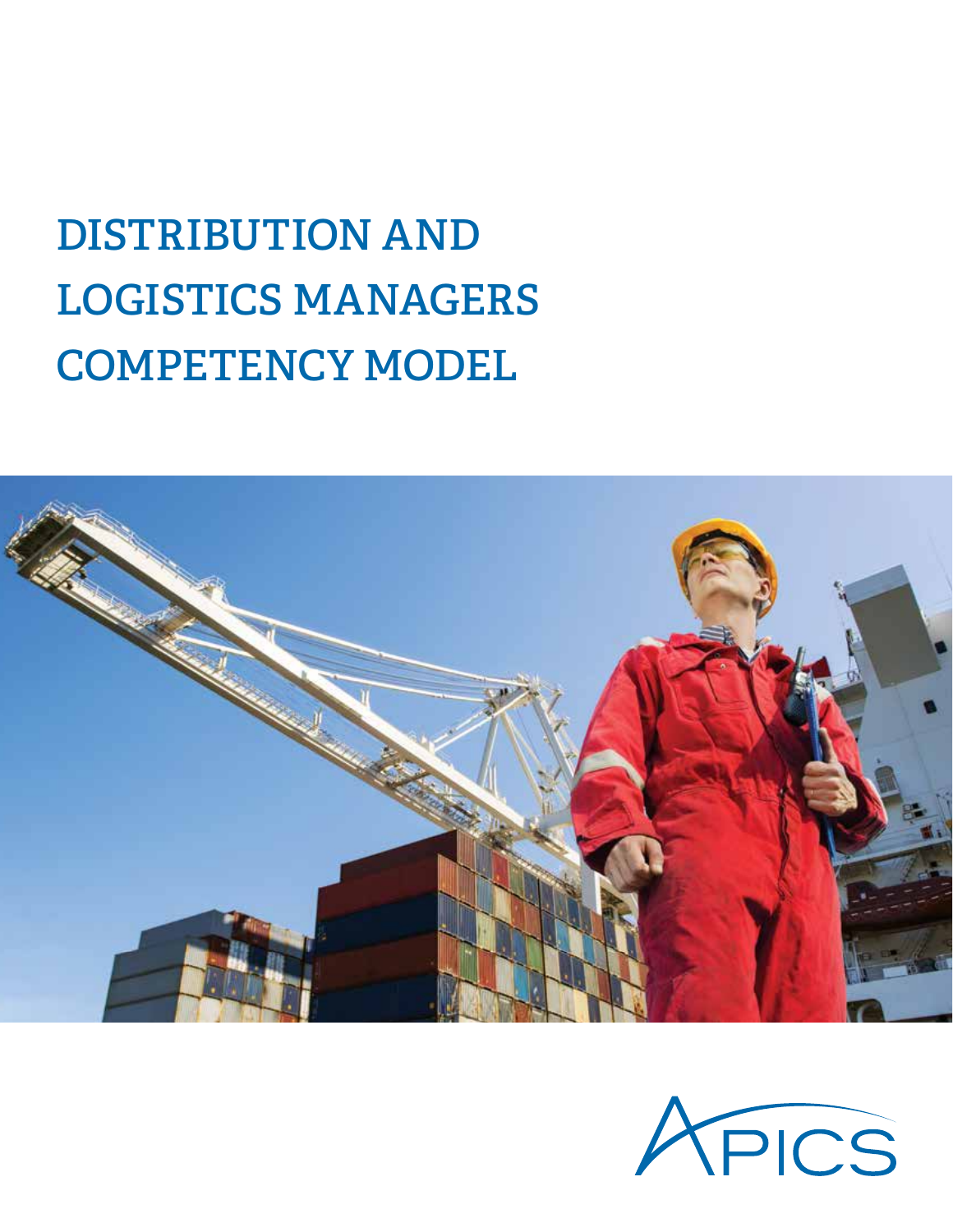Distribution and logistics managers are responsible for supply chain strategy, and coordinate supply chain processes that involve suppliers, manufacturers, retailers, and consumers. This role also encompasses distribution management within logistics, including transportation, warehousing, and monitoring the flow of goods and materials.

APICS The Association for Operations Management is the premier membership organization that provides education, certification, and career development opportunities to supply chain professionals worldwide. The APICS Certified in Production and Inventory Management (CPIM) coursework and corresponding certification gives professionals the knowledge and skills they need to succeed. Knowledge and skills combined with professional experience create the competencies required for individuals to excel in their careers and distinguish themselves in their field. APICS developed the Distribution and Logistics Managers Competency Model to guide individuals considering careers in distribution and logistics management, distribution and logistics management professionals seeking to advance their positions, and human resource managers who are hiring in this field.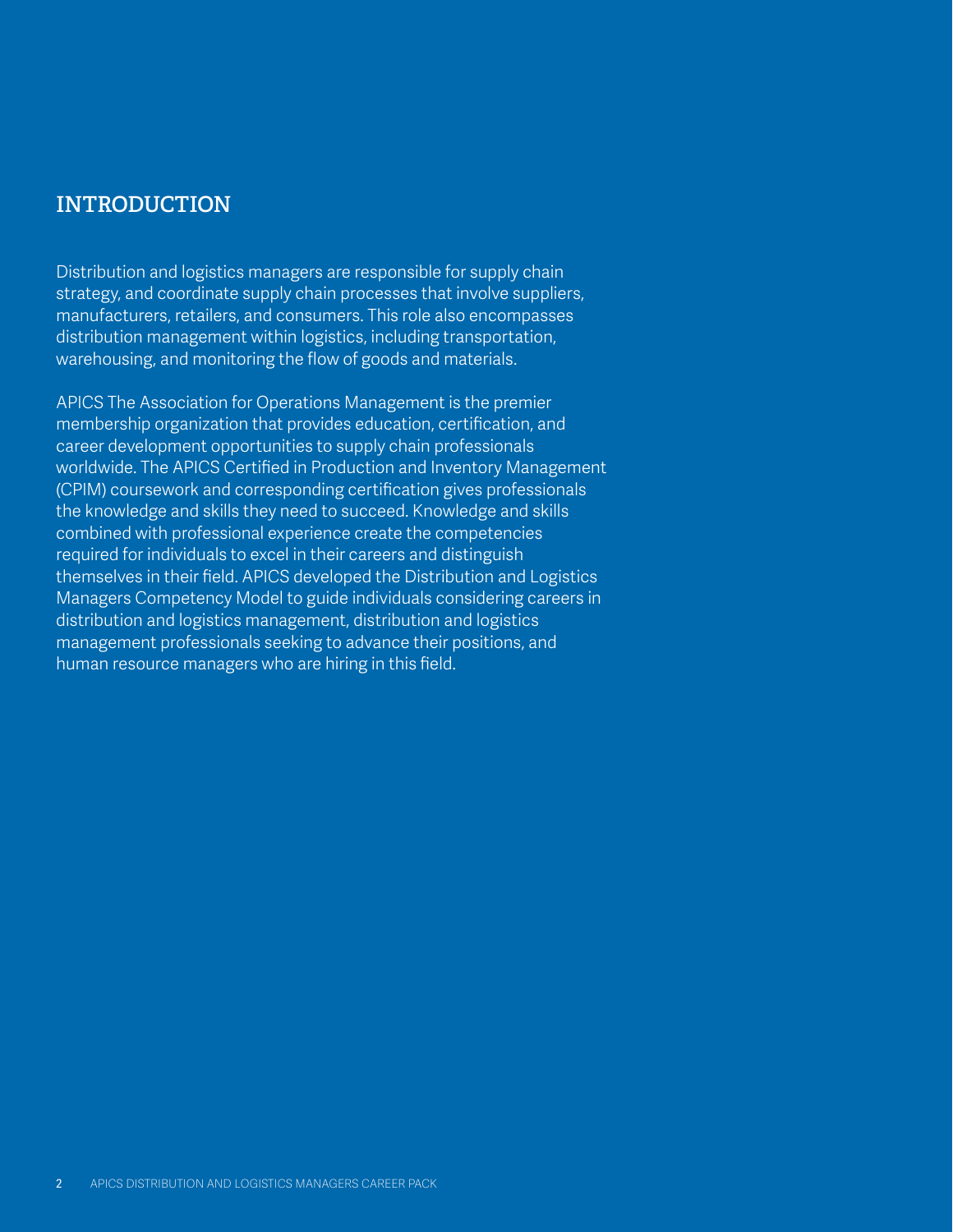#### **ABOUT THE MODEL**

The structure of the APICS Distribution and Logistics Managers Competency Model follows guidelines set by the Employment and Training Administration of the United States Department of Labor. The model is visually represented in a diagram for easy reference, as seen on the following page. The model is organized into tiers of competencies and includes descriptions of the activities and behaviors associated with each competency. The Competency Model Clearinghouse defines competency as "the capability to apply or use a set of related knowledge, skills, and abilities required to successfully perform 'critical work functions' or tasks in a defined work setting." In many cases, the competencies outlined in this model are adapted from the *APICS Operations Management Body of Knowledge (OMBOK) Framework.*

#### **ACKNOWLEDGMENTS**

The APICS Distribution and Logistics Managers Competency Model was a research project undertaken by staff in the professional development division of APICS. They were supported by the APICS 2009 Future Leaders. In addition, APICS staff and leaders used public domain information obtained from the Competency Model Clearinghouse (www.Careeronestop.org) in the model's creation.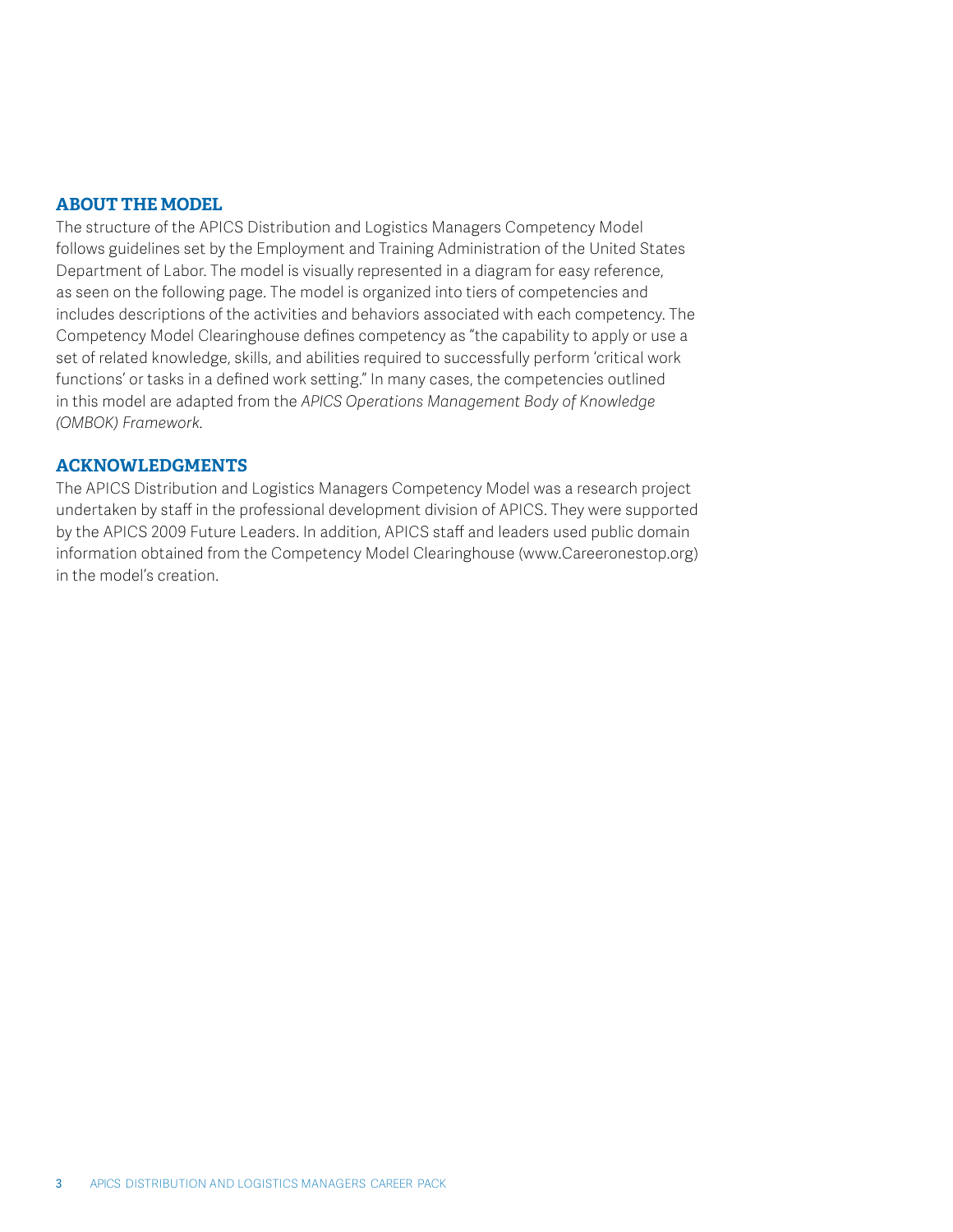### **DISTRIBUTION AND LOGISTICS MANAGERS DIAGRAM**

#### **Distribution and Logistics Managers Specific Requirements**

includes requirements such as certification, licensure, and specialized educational degrees, or physical and training requirements for distribution and logistics managers.

- **Postsecondary education**
- **Association membership**
- Certifications

#### **Distribution and Logistics Managers Knowledge Areas and Technical Competencies**

represent the knowledge, skills, and abilities needed by distribution and logistics managers.

- **Transportation, distribution, logistics**
- Warehousing
- **Distribution requirements planning**
- **Inventory management**
- **Demand management and forecasting**
- **Enterprise resources planning and** manufacturing resource planning
- Security and hazardous materials regulations
- **•** Dispatching
- Risk management
- Warehouse management systems
- **Supply chain synchronization**
- **Vendor managed inventory**
- **•** International regulations
- Locating facilities
- **Strategic sourcing and purchasing**
- Business and supply chain strategy

#### **Operations Management Knowledge Areas and Technical Competencies**

represent the knowledge, skills, and abilities needed by all occupations within operations management, including distribution and logistics managers.

- **Operations strategy**
- **Manufacturing process environments**
- **Standards (time measurement)**
- **Supply chain management**
- **Process improvement and six sigma**
- Execution, planning, scheduling control
- **E** Lean management
- **Sustainability**
- **Enabling technology application**

#### **Workplace and Leadership Competencies**

represent those skills and abilities that allow individuals to function in an organizational setting.

- Problem solving and decision making
- **Teamwork and collaboration**
- $\blacksquare$  Accountability and responsibility
- **Customer focus (internal and external)**

#### **Academic Competencies**

are primarily learned in an academic setting, and include cognitive functions and thinking styles.

- **Math, statistics, and analytical thinking**
- **Reading and writing for comprehension**
- **Applied science and technology**
- **Supply chain fundamentals**

**• Conflict management • Supporting and training staff** 

**• Planning and organizing** 

- - Foundations of business management
		- Materials management fundamentals
		- **Operations and enterprise economics**
- **Personal Effectiveness Competencies** represent motives and traits as well as interpersonal and self-management styles and generally are applicable
- to a number of industries at a national level.
- **Awareness of the needs of others**
- **Integrity**
- **Continuous learning**
- **Effective communication**
- **•** Interpersonal skills
- Creativity

Profession-related **Profession-related**

- - -
		-
		-
	-
- 

Foundational **Foundational**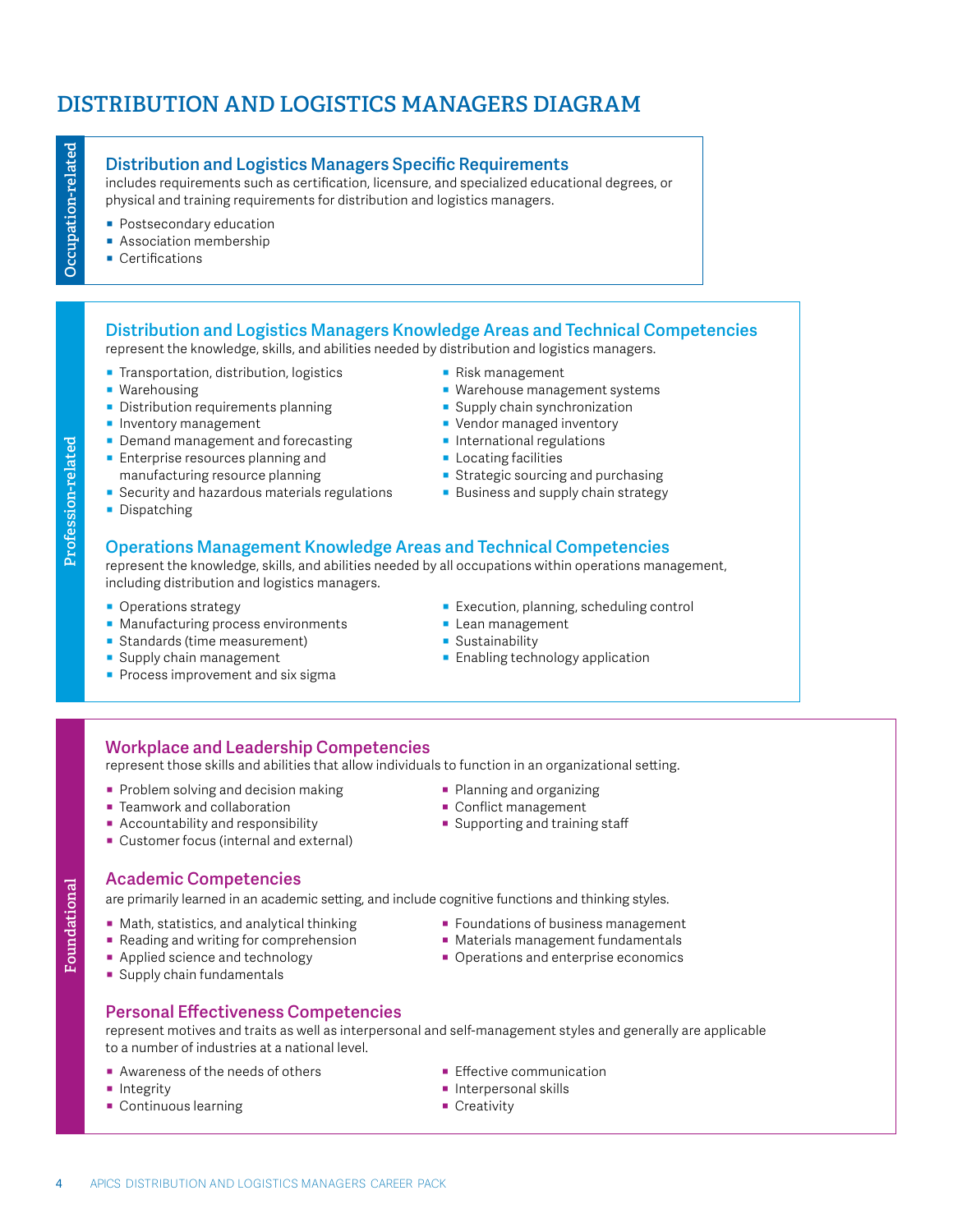## **FOUNDATIONAL COMPETENCIES**

#### **PERSONAL EFFECTIVENESS COMPETENCIES**

Personal effectiveness competencies represent motives, traits, and interpersonal and self management styles, and are applicable in any number of industries.

#### **Awareness of the needs of others**

- **Understand other business needs and goals.**
- **Have perspective into other points of view.**
- **Build rapport and credibility with colleagues.**
- **Anticipate needs and respond to concerns and conflicts.**

#### **Integrity**

- **Demonstrate trustworthiness and professionalism with clients, peers, and** team members.
- **•** Respond with consistency in situations that require honesty and candor.
- **Avoid conflicts between work and personal interests or activities.**

#### **Continuous learning**

- **Demonstrate an interest in personal learning and development; seek** feedback from multiple sources about how to improve and develop; modify behavior based on feedback or self-analysis of past mistakes.
- **Take steps to develop and maintain the knowledge, skills, and expertise necessary** to achieve positive results; participate fully in relevant training programs and actively pursue other opportunities to develop knowledge and skills.
- **•** Anticipate changes in work demands and participate in assignments or training that address.
- **These changing demands; treat unexpected circumstances as** opportunities to learn.
- **Engage in career development by identifying occupational interests,** strengths, options, and opportunities; make insightful career planning decisions based on integration and feedback; seek out additional training to pursue career goals.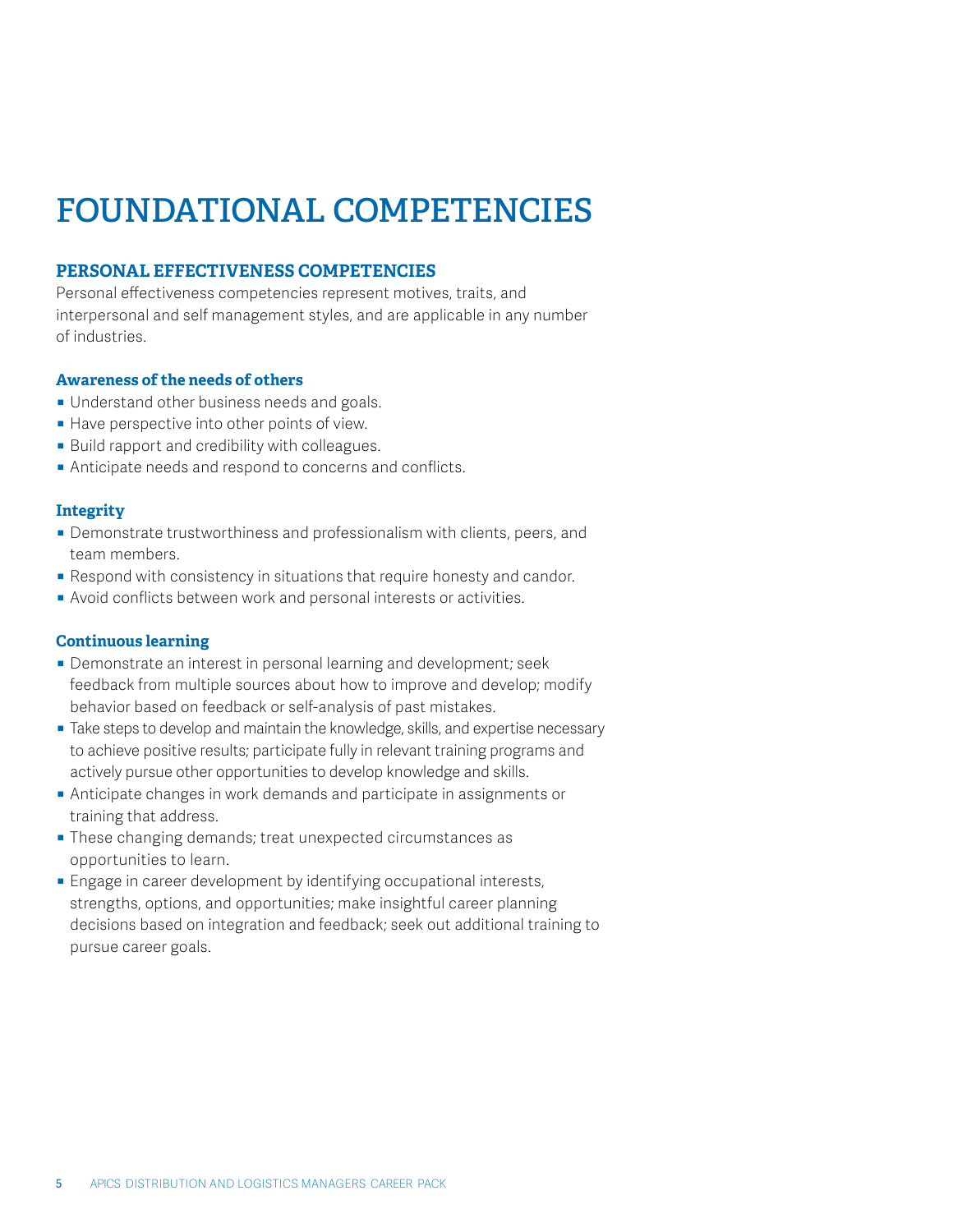#### **Interpersonal skills**

- Relate to clients, colleagues, and team members.
- **•** Maintain a positive, supportive, and appreciative attitude.
- **•** Actively listen to others and demonstrate understanding of different points of view.
- Create an open environment that encourages people to work together to solve problems and improve practices and services.
- **Explore and resolve conflicts as they arise.**
- Communicate clearly to avoid misunderstanding

#### **Creativity**

- **Demonstrate intellectual curiosity about why things are the way they are;** challenge the status quo.
- Change, elaborate, adapt, and improve on ideas or those of others.
- Demonstrate a tendency toward action; materialize thoughts into products or services.

#### **ACADEMIC COMPETENCIES**

Academic competencies are primarily achieved in an academic setting and include cognitive functions and thought processes.

#### **Math, statistics, and analytical thinking**

- **Practice applied mathematics in collecting and interpreting quantitative data.**
- **Demonstrate the ability to scrutinize and breakdown facts and thoughts into** strengths and weaknesses.
- **•** Develop the capacity to think in a careful and discerning way, to solve problems, to analyze data, and to recall and apply information.

#### **Reading and writing for comprehension**

- **Understand what has been read; gather information from a text.**
- **Demonstrate an understanding of material read by forming opinions and sharing** personal experiences.
- **•** Apply the strategies of self-questioning, retelling, writing, summarizing, predicting and verifying, story mapping, role play and responsiveness.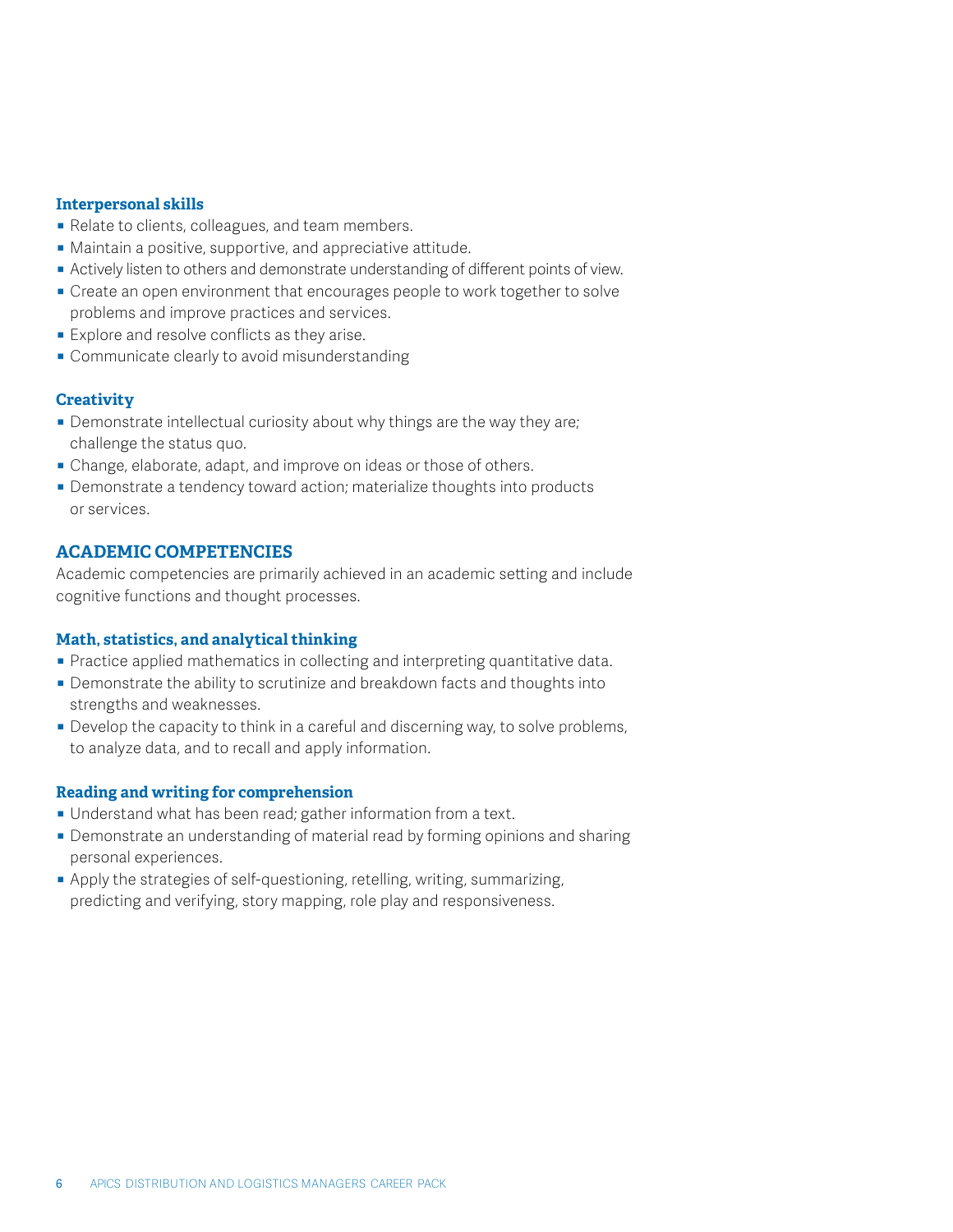#### **Applied science and technology**

- **Demonstrate an understanding of the factors that are considered important** to the branch of knowledge or technology.
- **Understand the use of technology and the interaction with life, society,** and the environment, in conjunction with such subjects as industrial arts, engineering, applied science, and pure science.
- **•** Develop knowledge of specific tools and how they affect the ability to adapt to and control the environment.
- **Demonstrate the ability to apply knowledge or understanding to meet a** specific, recognized need.
- **Possess knowledge that is sufficiently general, clearly conceptualized,** carefully reasoned, systematically organized, critically examined, and empirically tested with regard to the specific science or technology.

#### **Supply chain fundamentals**

- **Understand that supply and logistics is a system of organizations, people,** technology, activities, information, and resources involved in moving a product or service from supplier to customer.
- **Possess basic knowledge of supply chain activities, including transformation** of natural resources, raw materials, and components into a finished product that is delivered to the end customer.
- **Recognize the ways that supply chains link value chains.**

#### **Foundations of business management**

- **Understand all management activities carried out in the course of running** an organization, including controlling, leading, monitoring, adjusting, organizing, and planning.
- **Analyze financial statements and explain the implications of standard financial** ratios and all components of the balance sheet and income statement.
- **Create interactive decision support models that demonstrate the sensitivity** of outcome to multiple independent variables.
- Calculate project and organizational cash flow forecasts; present value investment comparisons and risk-adjusted return calculations.
- **Demonstrate knowledge of visual presentation techniques including charting,** histograms, and flow sheets, and oral and written presentation techniques.
- **Practice basic business communications.**
- **Understand fundamental organizational behavior.**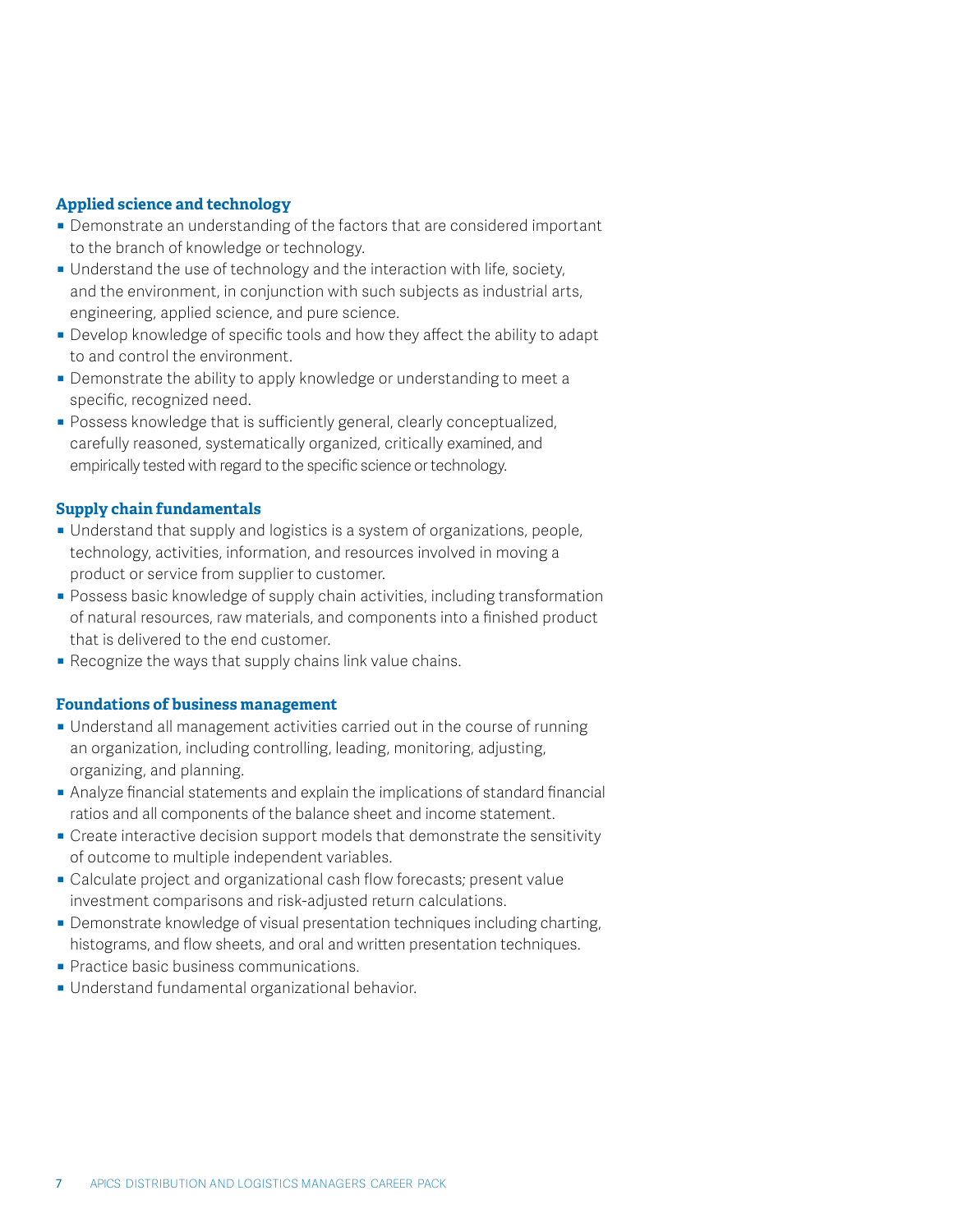#### **Materials management fundamentals**

- **Demonstrate knowledge of the operations management structure of the** modern manufacturing and distribution company.
- ̥ Convert and communicate demand requirements for products and service into detailed plans and schedules for inventory acquisition.
- **Calculate key inventory performance metrics such as turnover ratios,** cost-benefit trade offs, days of inventory on hand, labor productivity, and inventory valuation.
- Calculate and apply the various costing and valuation methods to inventory management.
- **Have detailed knowledge of manufacturing planning, master production** scheduling, product definition, inventory control, materials requirements planning, capacity requirements planning shop floor control, warehousing, transportation, and purchasing business functions.
- **Understand standard enterprise resource planning (ERP) and supply chain** management (SCM) system technologies.
- **Incorporate methods and techniques involved in lean and Just-in-Time (JIT)** management.
- **Implement new technologies.**
- **Be capable of performing human resource management functions.**
- **Participate in strategic planning and control development with senior management.**
- **Understand basic principles of sustainability, including reverse logistics,** reworking product lines, and cutting operational energy costs.

#### **Operations and enterprise economics**

- **Understand the importance of and demonstrate the ability to take raw** materials or knowledge and convert it into a product or service that has more value to the customer than the original material or data.
- **Determine the success or failure rate of a business using financial** accounting, incorporating terms and techniques including income, expense, cost of goods sold, gross margin, balance sheet, return on assets, inventory turns, capital asset management, and cash management.
- **Employ the technique of break-even analysis, which finds the break-even** point, the volume at which revenues exceed total costs.
- $\blacksquare$  Find the best operating level (BOL), the level of capacity a process was designed for.
- **•** This is also the volume of output at which average unit cost is minimized.
- Use cost accounting systems to keep track of all costs of building products, labor, material, overhead, and variances. These systems include activitybased costing (ABC) and cost analysis and control.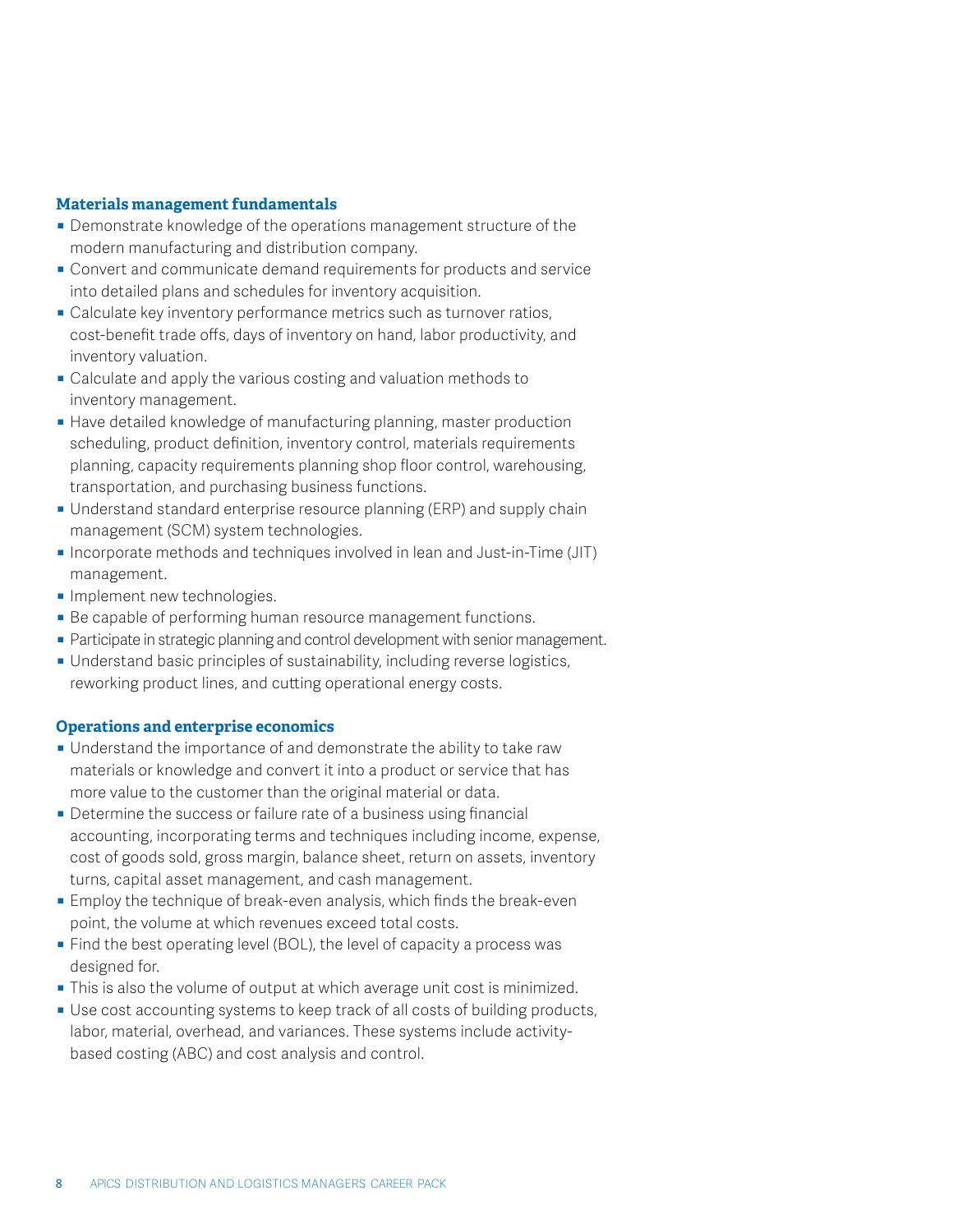#### **WORKPLACE AND LEADERSHIP COMPETENCIES**

Workplace competencies represent those skills and abilities that allow individuals to function in an organizational setting.

#### **Problem solving and decision making**

- **Practice goal-directed thinking and action in situations for which no routine** solutions exist.
- **Understand a problem situation and its step-by-step transformation based** on planning and reasoning.
- **Demonstrate ability to choose between alternative courses of action using** cognitive processes such as memory and evaluation.
- **Demonstrate ability to map processes of possible consequences of** decisions, to work out the importance of individual factors,and to choose the best course of action.

#### **Teamwork and collaboration**

- **Demonstrate a commitment to the mission and motivation to combine the** team's energy and expertise to achieve a common objective.
- **Understand the dynamics of effective teamwork in order to attain higher** levels of performance.
- **Demonstrate ability to work as part of a tight-knit and competent group of people.**
- **Demonstrate a commitment to engage teams in other departments or** divisions of the organization.

#### **Accountability and responsibility**

- **Demonstrate a willingness to accept responsibility and accountability for one's actions.**
- **Exhibit a moral, legal, or mental accountability in areas of responsibility.**
- **Understand that these two workplace competencies are intertwined, and** that both abilities must be present in order to succeed.

#### **Customer focus (internal and external)**

- **Understand this is an organizational orientation toward satisfying the needs** of potential and actual customers.
- **Ensure that the whole organization, not just frontline service staff, puts** customers first.
- **Ensure all activities, from the planning of a new product to production,** marketing, and after-sales care, are built around the customer.
- **Understand that every department and every employee should share the** same customer-focused vision.
- **Practice good customer relations management and maintain a customer** relations program.
- **Demonstrate ability to balance the needs of the organization and the needs** of the customer.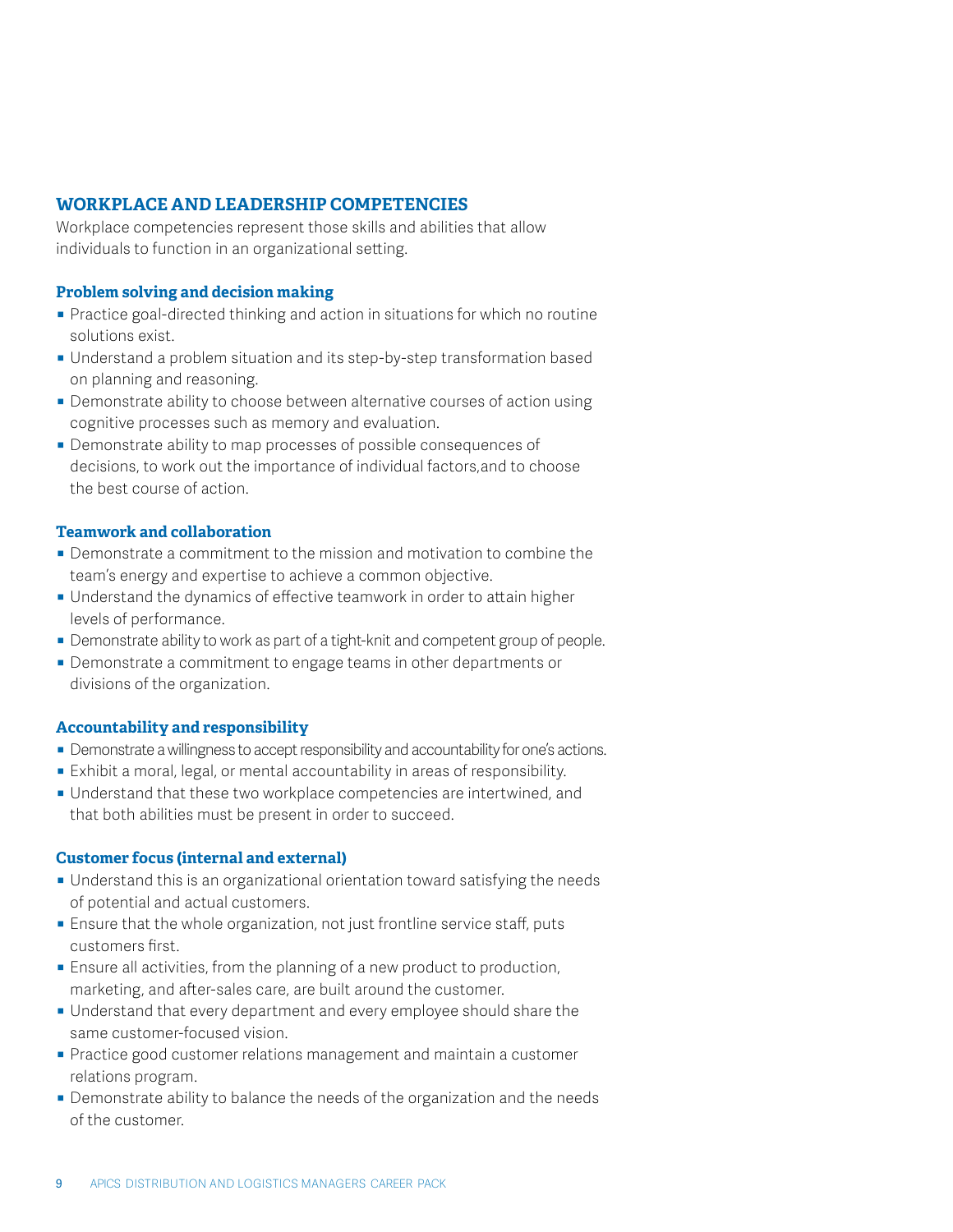#### **Planning and organizing**

- **Effectively plan what is to be achieved and involve all relevant staff members.**
- **•** Anticipate important or critical events, identifying resource requirements and assigning responsibility for specific work, including deadlines and performance expectations.
- **Demonstrate the use of information-gathering techniques, analyzing** situation and identifying implications in order to make correct decisions.
- **Demonstrate ability to monitor progress and to make changes as required.**
- **Ensure that staff is aware they will be accountable for achieving the desired** results through planned program evaluation and individual performance appraisal.
- **Ensure that staff is provided with the necessary tools to succeed.**

#### **Conflict management**

- Demonstrate ability to manage conflict by identifying and handling conflicts in a sensible, fair, and efficient manner.
- **Demonstrate skill in effective communicating, problem solving, and** negotiating with a focus on party interests.

#### **Supporting and training staff**

- **Understand the importance of facilitating on-going professional** development opportunities for staff.
- **•** Assess training needs and identify means (for example, classes, mentoring, written materials) to fill skill gaps.
- **Provide opportunities for staff to demonstrate leadership skills.**
- **Provide clear and meaningful performance evaluation.**
- **Encourage the development of skills that increase personal and** departmental productivities.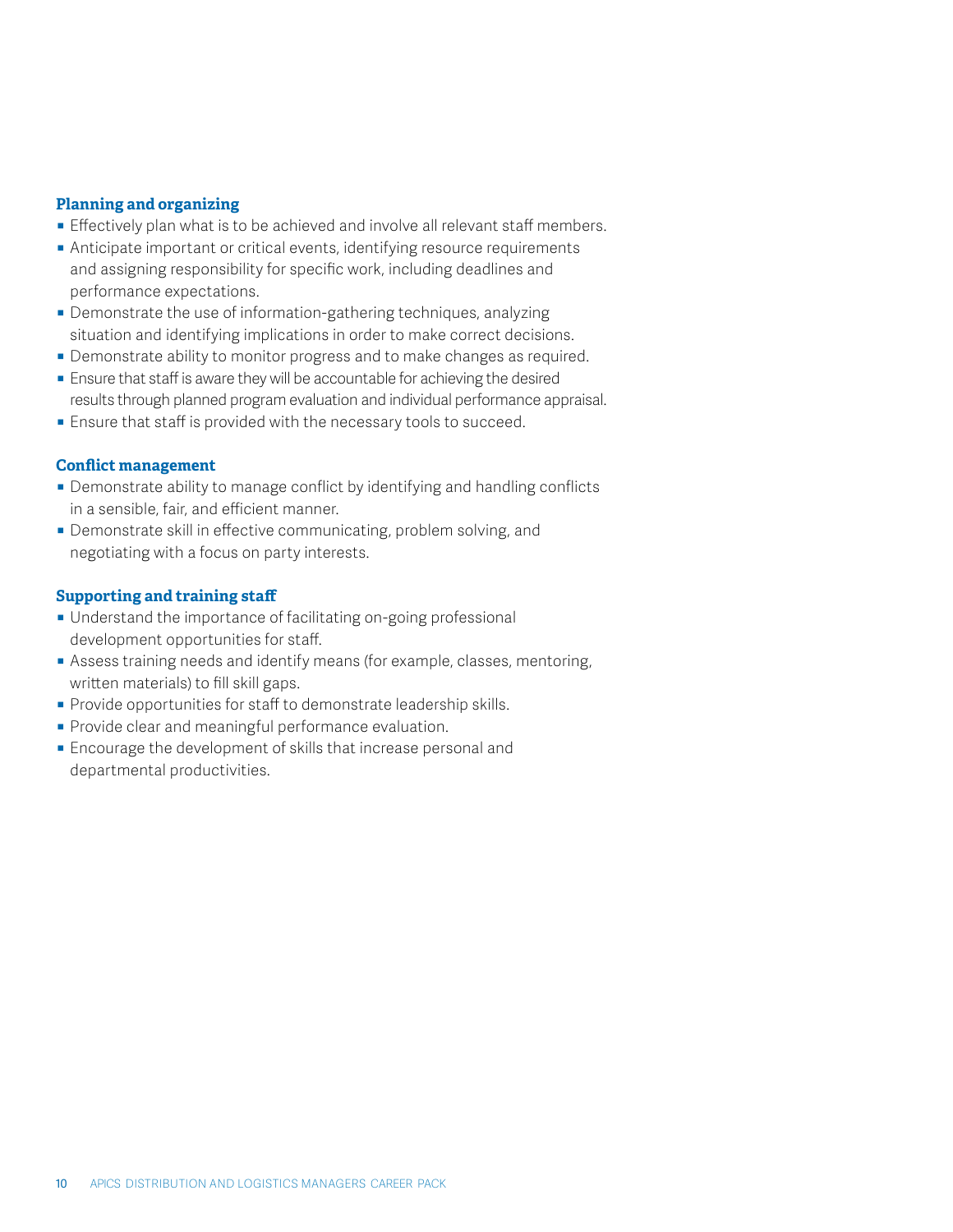## **PROFESSION-RELATED COMPETENCIES**

#### **OPERATIONS MANAGEMENT KNOWLEDGE AREAS AND TECHNICAL COMPETENCIES**

Operations management knowledge areas and technical competencies represent the knowledge, skills and abilities needed by all occupations within operations management, including distribution and logistics managers.

#### **Operations strategy**

- **Ensure the alignment of the materials management strategy with the** business strategies driving sales, marketing, finance, and manufacturing.
- **•** Develop inventory and plant asset management strategy supportive of company investment and capital management plans.
- **Demonstrate ability to consistently deliver products and services to meet** customer needs.
- **•** Develop strategic objectives that focus on areas of quality, cost, flexibility, productivity, and speed.
- **Consistently search for methods to develop an agile and committed** departmental workforce.

#### **Manufacturing process environments**

- Close understanding and practical knowledge of a company's manufacturing processes and equipment capabilities.
- **Encourage a close working relationship between manufacturing and** materials management personnel.
- **Develop materials storage and delivery processes supportive of** manufacturing operations.
- **EXS** Assist manufacturing with process improvement and lean initiatives.
- **Assist manufacturing management in the development of meaningful** productivity and performance measurements.
- **Understand the influence of demand on manufacturing process design.**
- **Ensure processes conform to both the needs of the customer base and the** characteristic of the product.
- **Ensure the continuous availability of quality materials and finished components.**
- **Understand output of materials requirement planning (MRP), capacity** management, and advanced planning system technologies.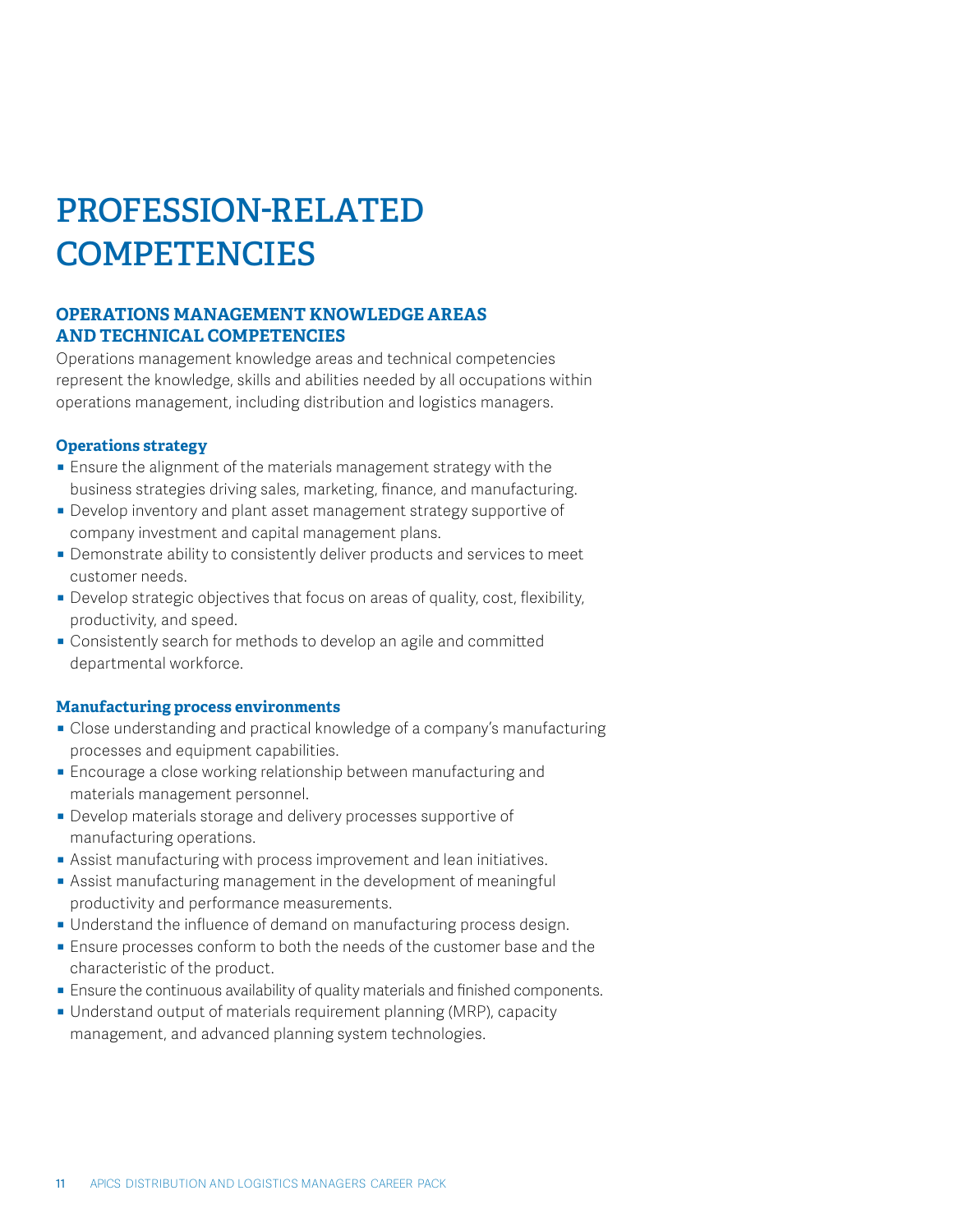#### **Standards (time measurement)**

- **Example 2** Assist manufacturing engineering in the development of process productivity standards.
- **Understand calculations for efficiency, utilization, and productivity.**
- **Demonstrate ability to calculate nominal and demonstrated productive capacities.**

#### **Supply chain management**

- **Demonstrate ability to manage the network of interconnected businesses** involved in the ultimate provision of product and service packages required by end customers.
- **Understand that supply chain management spans all movement and storage** of raw materials, working process inventory, and finished goods from pointof-origin to point-of-consumption.

#### **Process improvement and six sigma**

- **Understand the systematic approach to closing of process or system** performance gaps through streamlining and cycle time reduction, and identify and eliminate causes of quality below specifications, process variation, and non-value-adding activities.
- **Maintain company processes that afford optimum operation and enhance** the company's quality management system.
- **Demonstrate ability to visualize the total process and aid in locating problem** areas using process mapping, quality improvement, and visualization tools to locate, quantify, and correct root causes of problems.
- **•** Perform periodic evaluations to maintain processes by gathering pertinent information such as problem symptoms from knowledgeable sources and carrying these through to the problems, potential causes, and root causes of the problem.
- **Hold gains in process improvements by establishing key performance** measurements, benchmarking metrics, and continuous process improvement initiatives to improve process quality on a continual basis.

#### **Execution, planning, scheduling, and control**

- **Determine the need for material and capacity to address expected demand,** execute the resulting plans, and update planning and financial information to reflect the results.
- Plan the management function by defining goals and the tasks and resources needed to attain those goals.
- **Schedule a timetable of events and decide when and where certain events** will occur.
- **Control and check errors, taking any corrective action so that deviations** from standards are minimized and stated goals of the organization are achieved in a desired manner.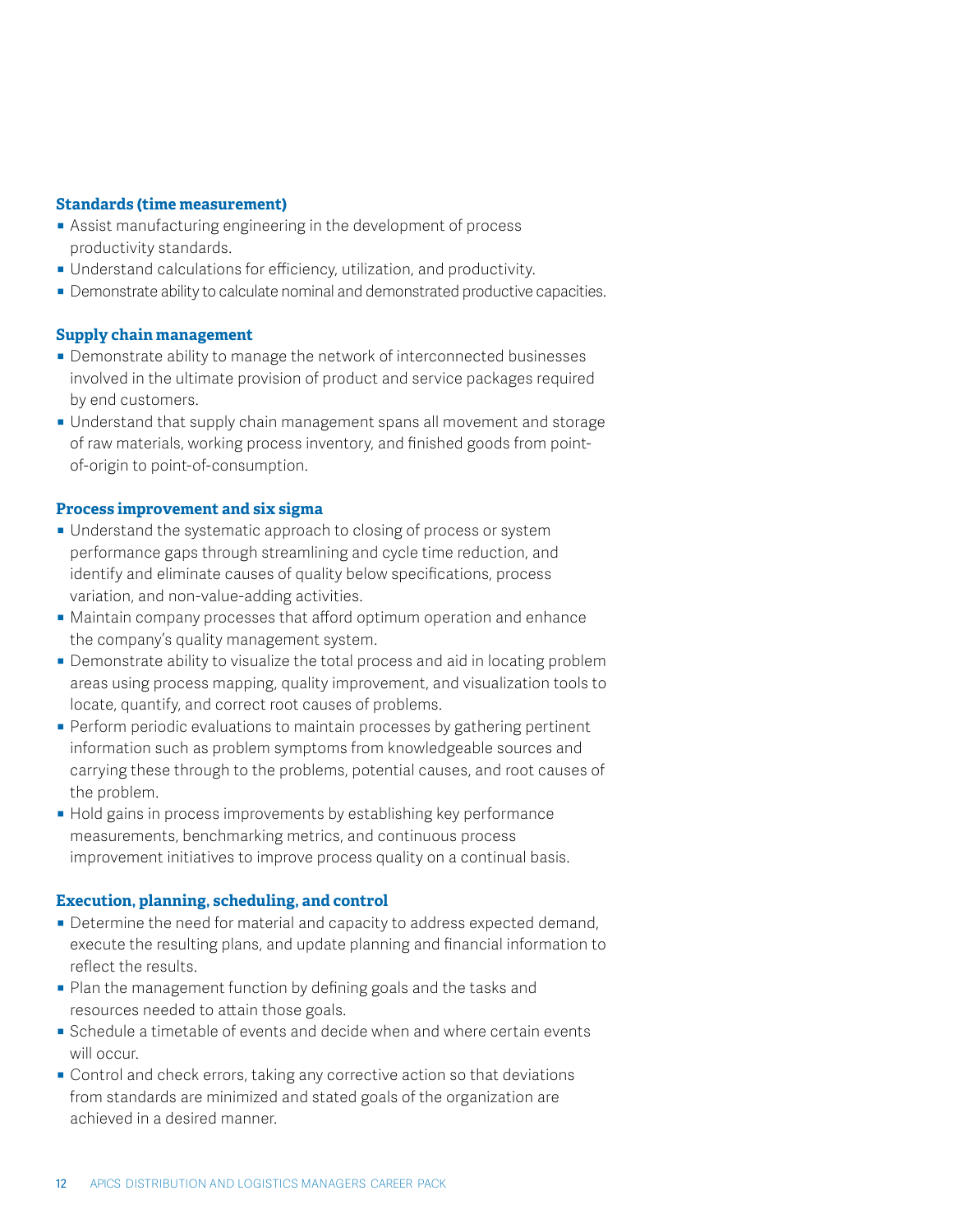#### **Lean management**

- **Identify and reduce or eliminate waste in all areas of a supply chain.**
- Calculate the total system cost of delivering a product or service to the customer.
- **•** Develop systems that allow employees to produce results by:
	- Educating suppliers to create value for customers by streamlining processes in the value chain.
- Using suppliers whose methods and core competencies will align with lean requirements and developing long-term relationships with them.
- Reducing or entirely eliminating the cost of changing from one product or service to another.

#### **Sustainability**

- **Understand current industry and government regulations governing sustainability.**
- Be able to calculate carbon footprint of business processes.
- **Develop processes that strive to eliminate waste.**
- **Incorporate renewable raw materials.**
- **EXECT** Assemble an effective reverse logistics program.
- **Pursue transportation alternative to reduce energy and emissions.**
- **Utilize safe and reusable containerization.**
- **Pursue paperless documentation.**
- **Coordinate shipping and freight to use full truckloads.**
- ̥ Convert outputs to inputs; recycle end-products and components when possible.

#### **Enabling technology education**

- **Recognize that continuous process improvement is an accepted way of life** in business and that few companies lack a continuing quality or process improvement effort.
- **Implement improvement methods such as business process reengineering,** total quality management (TQM), six sigma, lean manufacturing, and theory of constraints (TOC).
- **Understand that technology and process functionality has an** interconnected relationship and that each helps transform the other.
- **Initiate process improvements that are enabled and supported by technology.**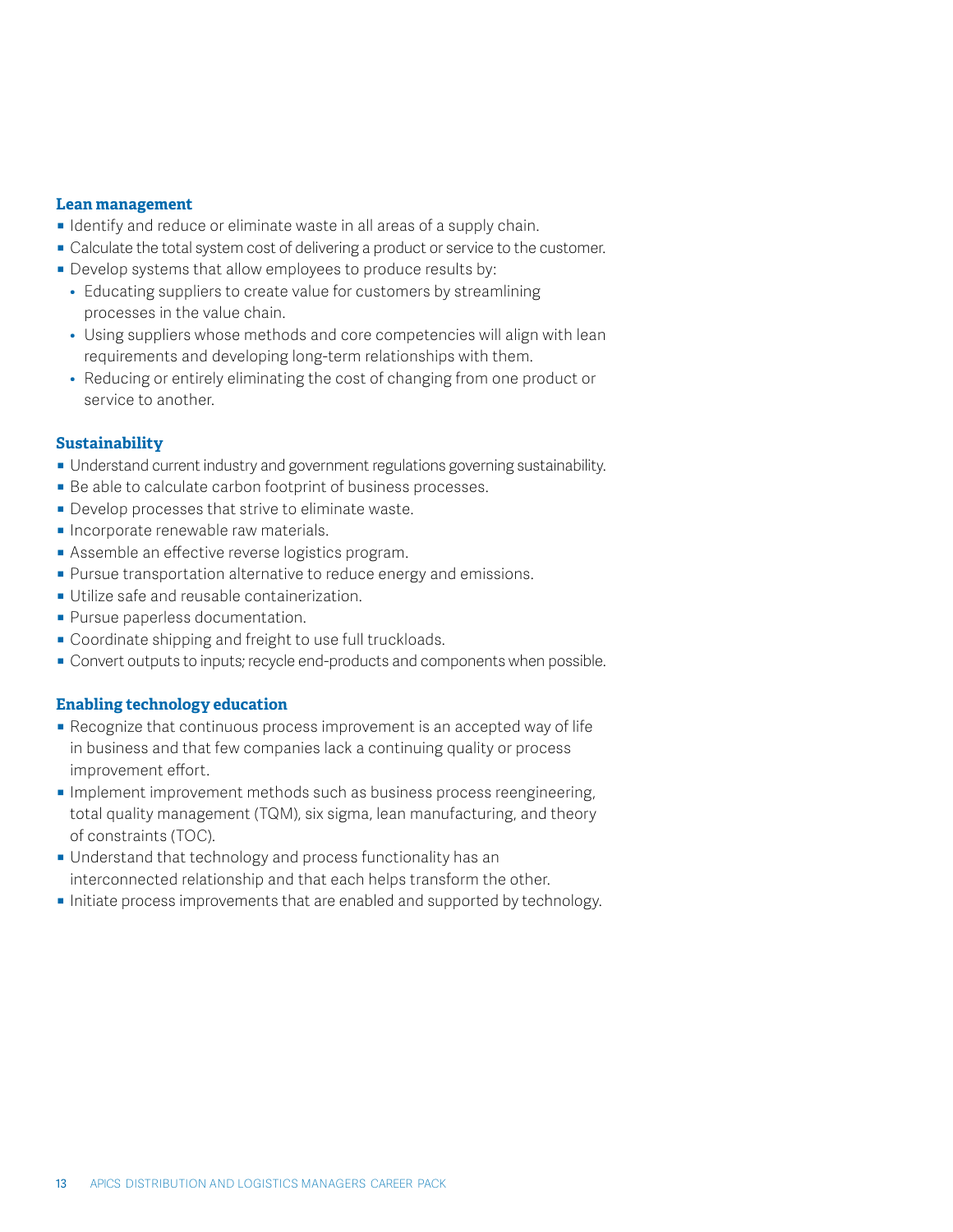#### **DISTRIBUTION AND LOGISTICS MANAGERS KNOWLEDGE AREAS AND TECHNICAL COMPETENCIES**

Distribution and logistics managers knowledge areas and technical competencies represent the knowledge, skills and abilities needed by distribution and logistics managers.

#### **Transportation, distribution, and logistics**

- **Manage transportation operations.**
- **Maximize freight loads while minimizing freight costs.**
- **Ensure efficient use of transportation resources while meeting the needs of** the customer.
- **Move material, usually one organization's finished goods or service parts,** from the manufacturer or distributor downstream to the customer.
- **Transfer goods and services from the raw materials suppliers and producers** to the end users or consumers.
- **•** Apply the cross-docking technique when bringing items into a distribution center for immediate dispatch.
- **Divide truckloads of homogeneous items into smaller, more appropriate** quantities for use by breakbulk handling.
- Consolidate several items into larger units for fewer handlings; for example, placing items in boxes loaded and wrapped as a pallet by unitization packaging.
- **•** Apply logistics with the movement of personnel, and the design and development, acquisition, storage, movement, distribution, maintenance, evacuation, and disposition of material.
- **Develop and implement a formal logistics strategy.**
- **Develop and implement a reverse logistics plan.**

#### **Warehousing**

- **Receive, store, and ship materials to and from production or distribution** locations by incorporating warehousing activities.
- **Configure warehouses to have formal storage locations that identify the row,** rack section, level, and shelf location, typically with an alphanumeric location bar code or label.
- **Place high-turn items close to packing and shipping areas, which will reduce** picking, put-away times, and transportation within the warehouse.
- **Select random locations when travel distances are not an important** consideration and when overall utilization of warehouse space is important.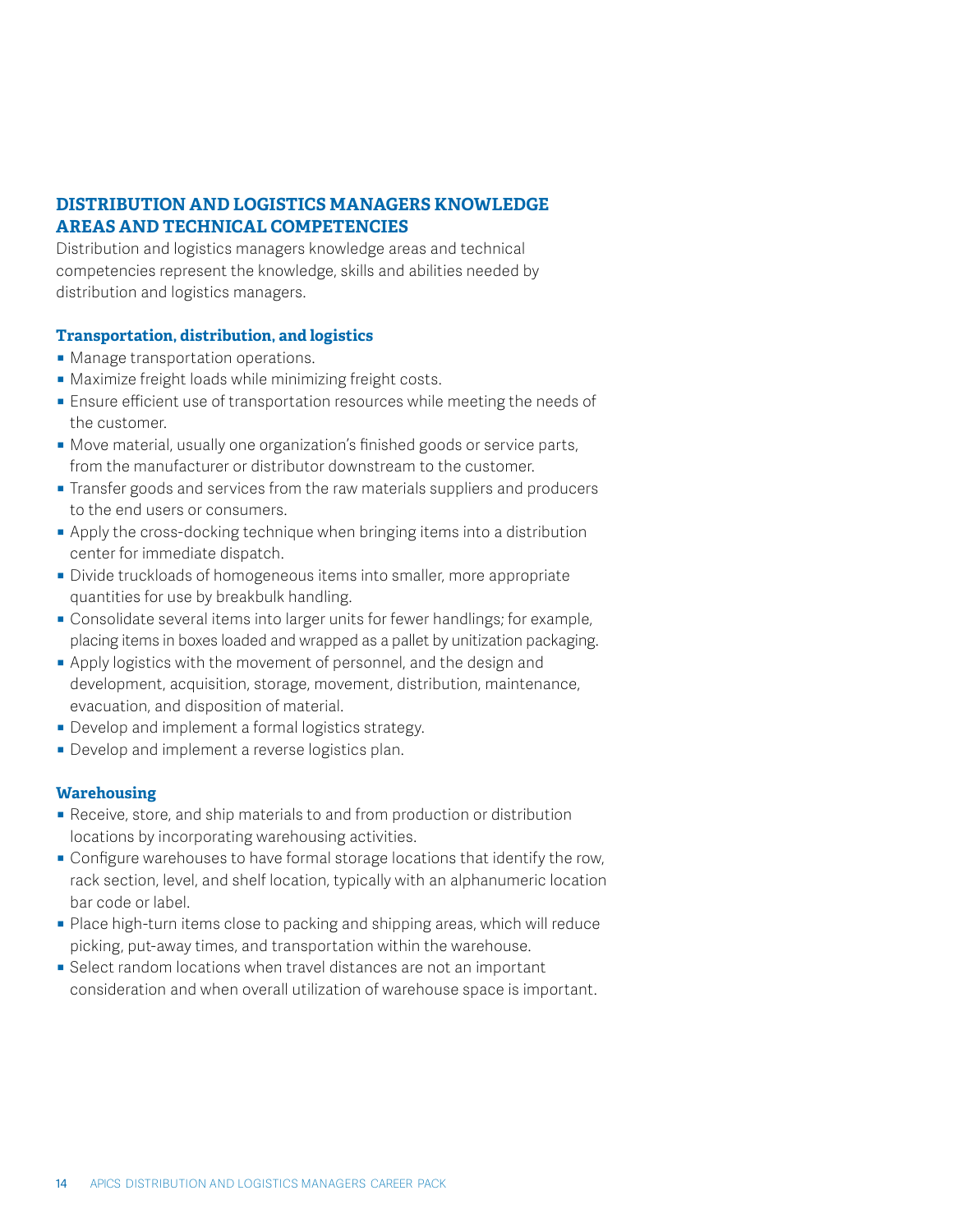#### **Distribution requirements planning (DRP)**

- **Define distribution requirements planning (DRP).**
- **Establish DRP planning procedures.**
- **Understand the components of the DRP planning system.**
- **Build a bill of distribution (BOD) for the DRP explosion.**
- Be capable of describing the linkage between MRP and DRP.
- **Understand the sources of distribution demand in a DRP system.**
- **Describe DRP order policies for planned order generation.**
- **Describe how safety stock is used in DRP planning.**
- **Be capable of describing the DRP gross-to-net calculation.**
- **Use the DRP output grid to describe planning requirements.**
- **Use exception reporting to determine order action.**
- **Describe the types of planned orders generated by DRP.**
- **Describe the meaning of DRP action messages.**
- **Use pegged requirements for DRP scheduling and rescheduling actions.**
- **EXTERF** Have knowledge of DRP capacity planning for financial estimating, transportation planning, warehousing, and labor and equipment capacity planning.
- **Understand integration of DRP with supply chain management and supply** chain event management software suites.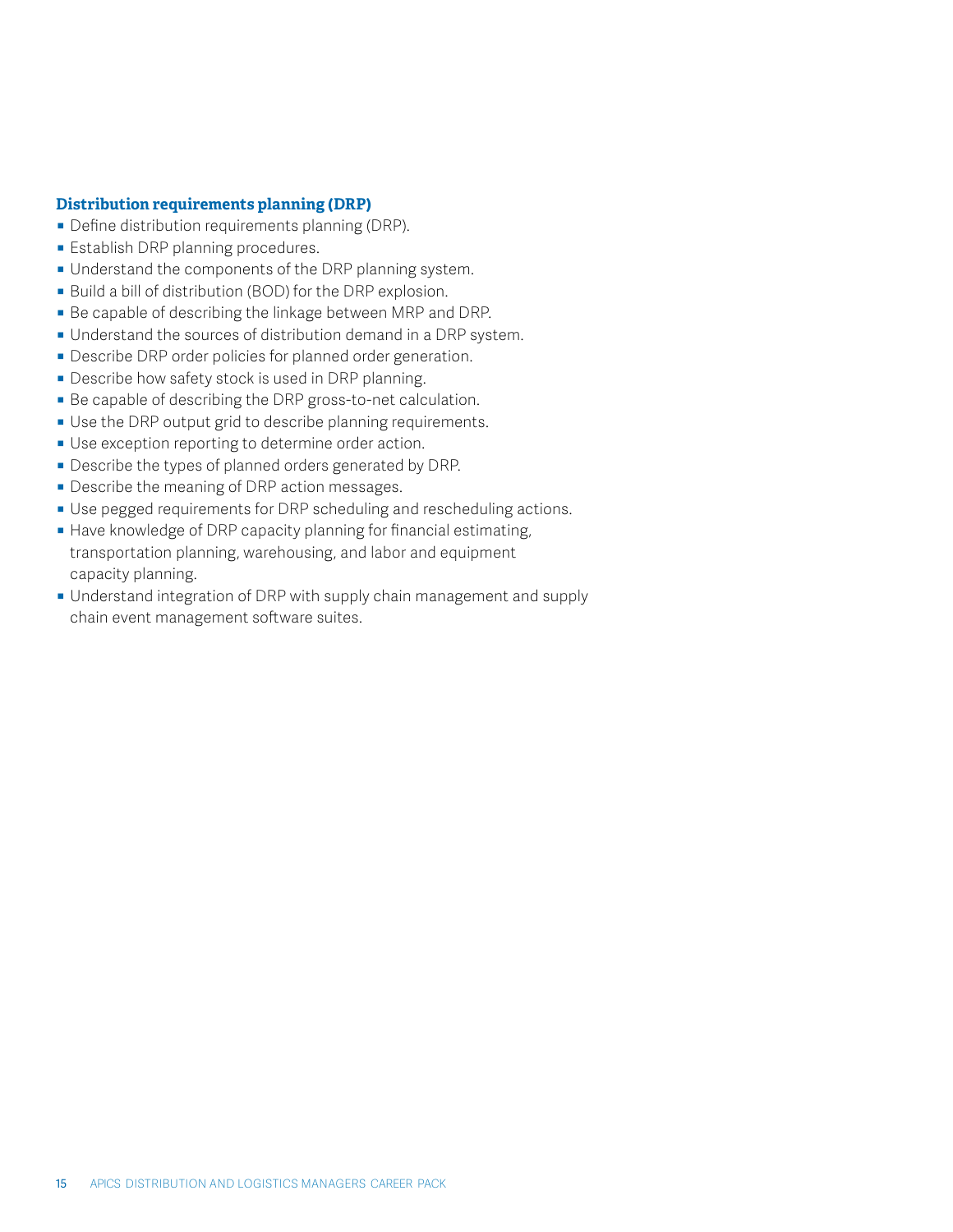#### **Inventory management**

- **Be capable of determining departmental inventory management strategies** and objectives.
- **K**now how to set up an effective inventory control department.
- **K** Know how to apply trade-off analysis to balance requirements of demand and supply.
- **Understand the different classes of inventory (raw materials, WIP, finished** goods, MRO, service parts, damaged, and obsolete).
- **Understand the difference between independent and dependent demand inventory.**
- **K**now how to define the five functions of inventory: cycle inventory, safety inventory, anticipation inventory, transportation inventory, and hedge inventory.
- **K**now how to determine the elements of inventory decision costs such as fixed, variable, direct, overhead, and costs
- **K**now how to calculate inventory carrying costs.
- **K**now how to calculate manufacturing and purchasing costs.
- **Effectively manage surplus and obsolete inventories.**
- **Understand the methods of valuing inventory: standard; first in, first out** (FIFO); last in, first out (LIFO); average; and actual cost.
- **Understand the difference between continuous and period review systems** of inventory control.
- **Effectively calculate the inventory required to restock products or parts with** inventory models including:
	- Visual review
	- Two-bin inventory system
	- Periodic review
	- Order point
	- Time-phased order point (TPOP)
	- Just-in-Time (JIT).
- **Effectively calculate safety stock for independent demand items.**
- **Be able to calculate the order quantity through the economic order quantity** (EOQ).
- **Maintain high inventory accuracy through various techniques including** inventory audits, annual physical inventory, and cycle counting.
- **Generate reporting detailing inventory financial statements, turnover ratios,** activity based cost (ABC) analysis, and inventory performance.
- **Be aware of the latest electronic data collection technologies.**
- **Understand lean and JIT concepts and practices.**
- **Be able to set up and run a pull system of inventory control.**
- **Effectively calculate kanban card requirements.**
- **Develop kaizen event teams to remove inventory and process wastes and** speed inventory throughput.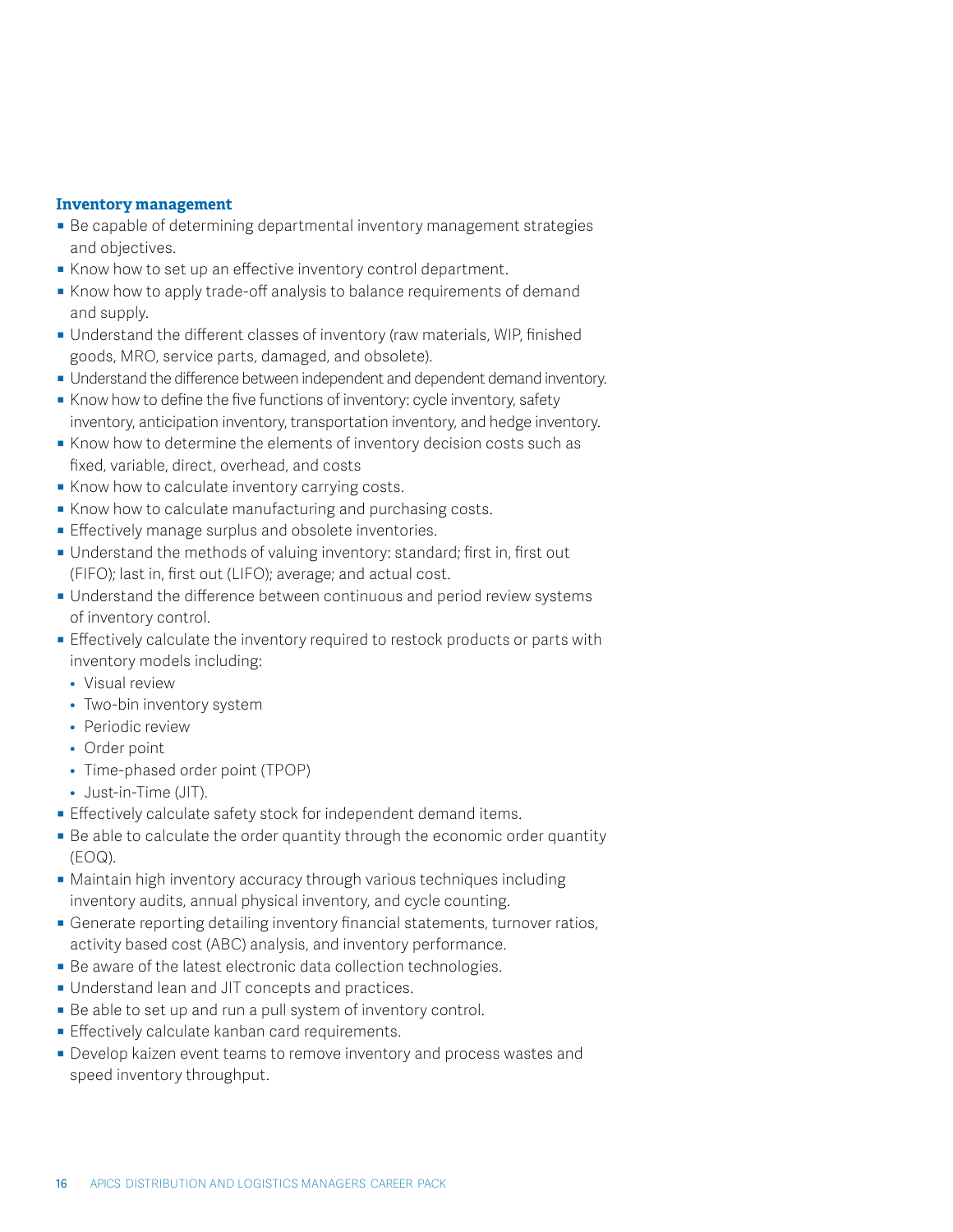#### **Demand management and forecasting**

- **Understand the principles and applications of demand forecasting.**
- **Have knowledge of the critical requirements for effective forecasting:** establishing time horizons, determining the level of forecasting detail, and determining the forecastable database.
- Capable of establishing policies and procedures to ensure forecast control.
- **•** Have knowledge of the three forecasting techniques: judgmental (qualitative) forecasts, quantitative (time-series) forecasts, and causal (extrinsic) forecasting.
- **Be able to discuss and work with time-series analysis in forecast data preparation.**
- Be able to apply time-series methods to work with horizontal, random, seasonal, trend, and cyclical.
- ̥ Understand subjective, causal, and time-series forecasting methods including:
	- Averages
	- Time series (exponential smoothing)
	- Trend
	- Seasonality
	- Regression models
	- Focus forecasting.
- Establish key performance indicators of forecast accuracy.
- Define the purpose of the forecast.
- **Prepare the statistical components.**
- **Be capable of determining forecast error.**
- **Ensure the interaction of a firm's functional managers, and track and** maintain the forecast through timely and accurate feedback.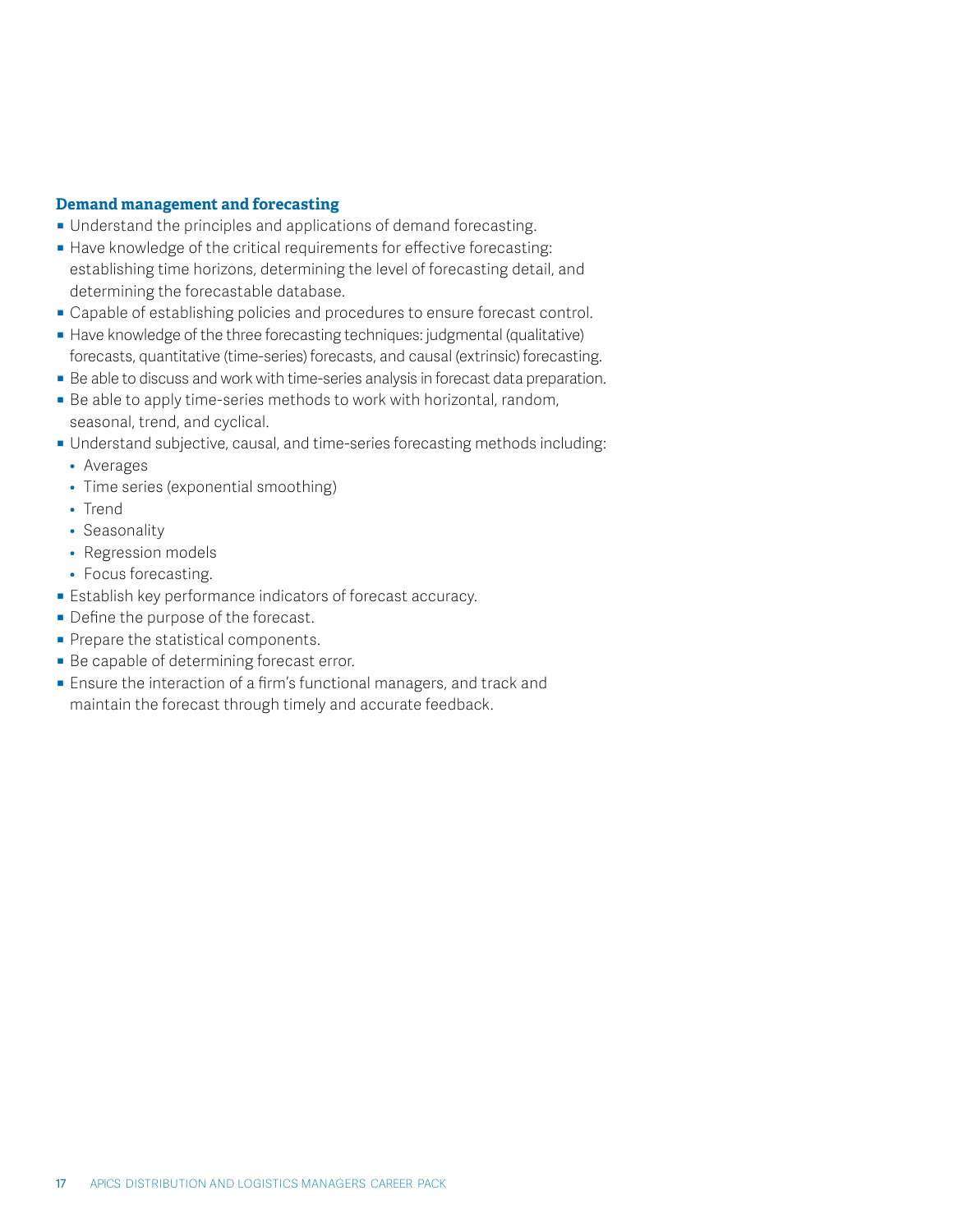#### **Enterprise resources planning (ERP), manufacturing resource planning (MRP II), materials requirements planning (MRP)**

- **Be able to define ERP and MRP II software systems.**
- Be able to explain the components of a modern ERP system.
- **Have knowledge of the foundations of ERP systems.**
- **Understand the basic principles and operations of ERP systems.**
- **Understand the integration of company functions provided by an ERP system.**
- **Establish ERP planning procedures.**
- **Explain MRP II time-phased planning logic.**
- **Capable of discussing the role of the bill of material in ERP.**
- **Describe how safety stock is managed in MRP.**
- **Understand the various types of order policies available in MRP order generation.**
- **•** Apply the application of independent and dependent demand to ERP.
- **Calculate scrap and shrinkage factors into the MRP generation.**
- **Be capable of discussing and demonstrating MRP gross-to-net explosion process.**
- **Evaluate the contents and calculations on the MRP grid display or report.**
- **Have knowledge of planning utilizing action messaging.**
- **Have knowledge of planning time fences in MRP.**
- **•** Be capable of defining the types of replenishment orders found in the MRP grid.
- **Be capable of working with pegged requirements in MRP.**
- Know how to perform order rescheduling in MRP.
- **Understand the various MRP output reports.**
- **Establish when MRP is to be generated.**
- **Have knowledge of detail capacity planning (CRP).**
- **Detailed knowledge of the CRP components (work centers, labor and machines,** routings, setup times, run, standards and move times) necessary to run CRP.
- **Have knowledge of how to increase or decrease capacity.**
- **•** Be able to use CRP to reschedule open and MRP generated orders.
- **Understand load versus capacity output reporting.**
- Collaborate with functional departments to discuss and react to changes in demand.
- **Understand ERP support for advanced planning systems (APS).**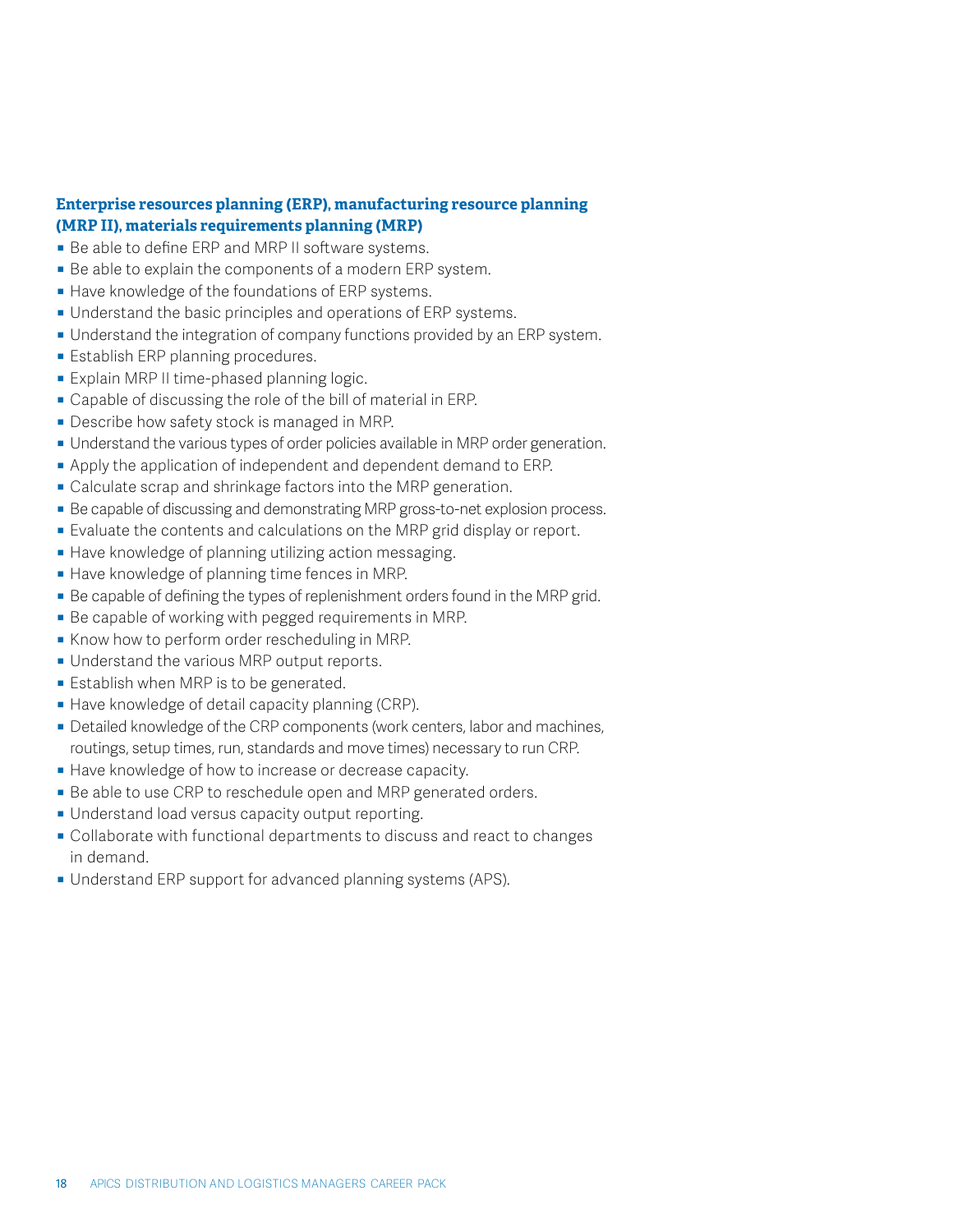#### **Security and hazardous materials regulations**

- **Comply with security regulations established by the Department of** Homeland Security.
- **Have knowledge of various trade agreements, such as NAFTA or those of the** European Union.
- **Have knowledge of the key hazardous materials handling laws established by** the Environmental Protection Agency.
- **I** Identify and implement proper packing and labeling methods for transportation of hazardous materials.
- **Ensure all staff handling hazardous materials receives training on safety and** compliance regulations.
- **•** Create lean and green programs for energy and materials use reduction.
- **Establish efficient reverse logistics and recycling programs.**
- **Determine the most effective ways of disposing of hazardous wastes.**
- **•** Be capable of working with purchasing and manufacturing to target waste and hazardous materials reduction.

#### **Dispatching**

- **•** Determine the sequence of jobs run at workstations.
- **Understand making and using dispatch lists.**
- **Have knowledge of sequencing rules.**
- Use of simulation models to test sequencing choices.

#### **Risk management**

- **•** Accurately identify risks that affect supply, transformation, delivery, and customer demand.
- **Effectively analyze the probability, control, and impact of identified risks.**
- **•** Develop strategies for dual sourcing, buffering, forward buying, and others that minimize financial impact uncertainties such as yields, timing, pricing, and catastrophic events.

#### **Warehouse management systems (WMS)**

- **Have knowledge of the applications available in a WMS.**
- **Have knowledge of the necessary steps to integrate WMS and ERP systems.**
- **Develop standardized processes, instructions, rules, and parameters for** warehouse management in the initial software implementation.
- **•** Have knowledge of how to perform warehousing planning in a WMS.
- **•** Input receiving, storing, bin selecting, picking, and shipping tasks offered by WMS application functionality.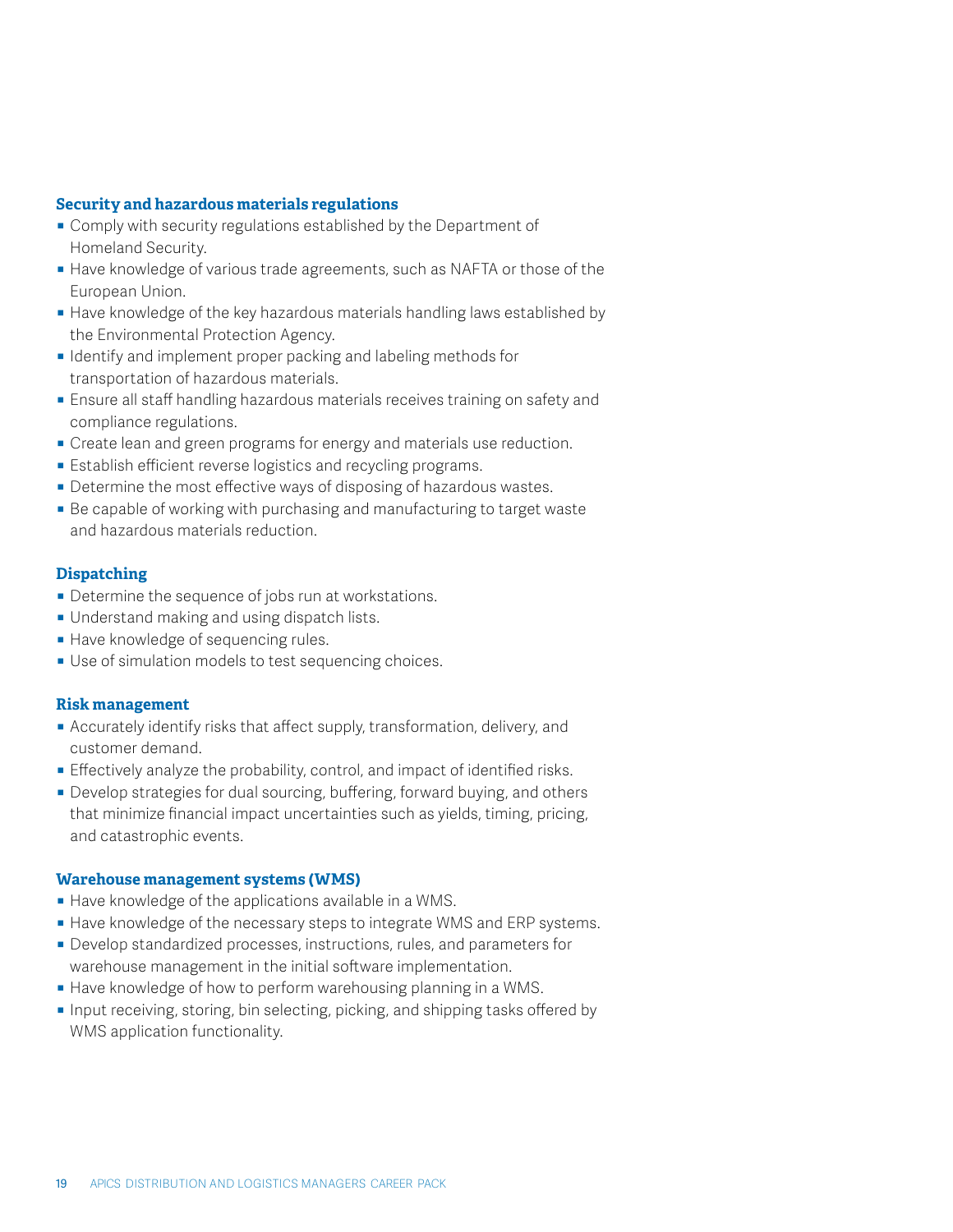#### **Supply chain synchronization**

- **Balance supply with demand, considering both lead time and demand** variability created by supply patterns not matching demand patterns.
- **Effectively collaborate and communicate with supply chain members.**
- **Integrate activities across organizations on the supply chain by ensuring** information visibility in inventory levels, anticipated productions, and material-in-transit.
- Mitigate the bullwhip effect.

#### **Vendor-managed inventory (VMI)**

- **K** Know how to establish an onsite customer inventory management program.
- **Establish objectives of the VMI program.**
- **Establish performance reporting to ensure quality and profitability.**
- **Integrate the customer requirements into the business planning system.**
- Be capable of managing remote staff.

#### **International regulations**

- **Comply with international regulations in decision making in the distribution** system, including customs regulations on what is restricted from entering the country; trade tariffs and duties on imported goods; security regulations, such as those contained in the SAFE Ports Act; and trade agreements, such as NAFTA or those of the European Union.
- **Ensure the competitiveness of a country or protect a country's distribution** and manufacturing systems by incorporating international regulations.
- **Effectively bring material into a free trade zone (FTZ).**
- **Consider import and export taxes, relative currency valuation and volatility,** and special agreements between cooperating countries when designing and operating a supply chain.

#### **Locating facilities**

- **•** Apply qualitative techniques when quantifiable data are not available or when measures for different criteria relevant to logistics decisions are used.
- $\blacksquare$  Apply quantitative techniques when solving logistic problems such as the designing of routes and the scheduling of vehicles.
- **Incorporate the transportation model to find the optimal allocation of** sources of supply — typically plants — to meet demand at destinations in the network, typically warehouses.
- **Efficiently distribute products among suppliers, manufacturing facilities,** distribution centers, warehouses, and customers through a logistics network.
- **Reach optimal efficiency of all vehicle assets within a network through a** vehicle routing process.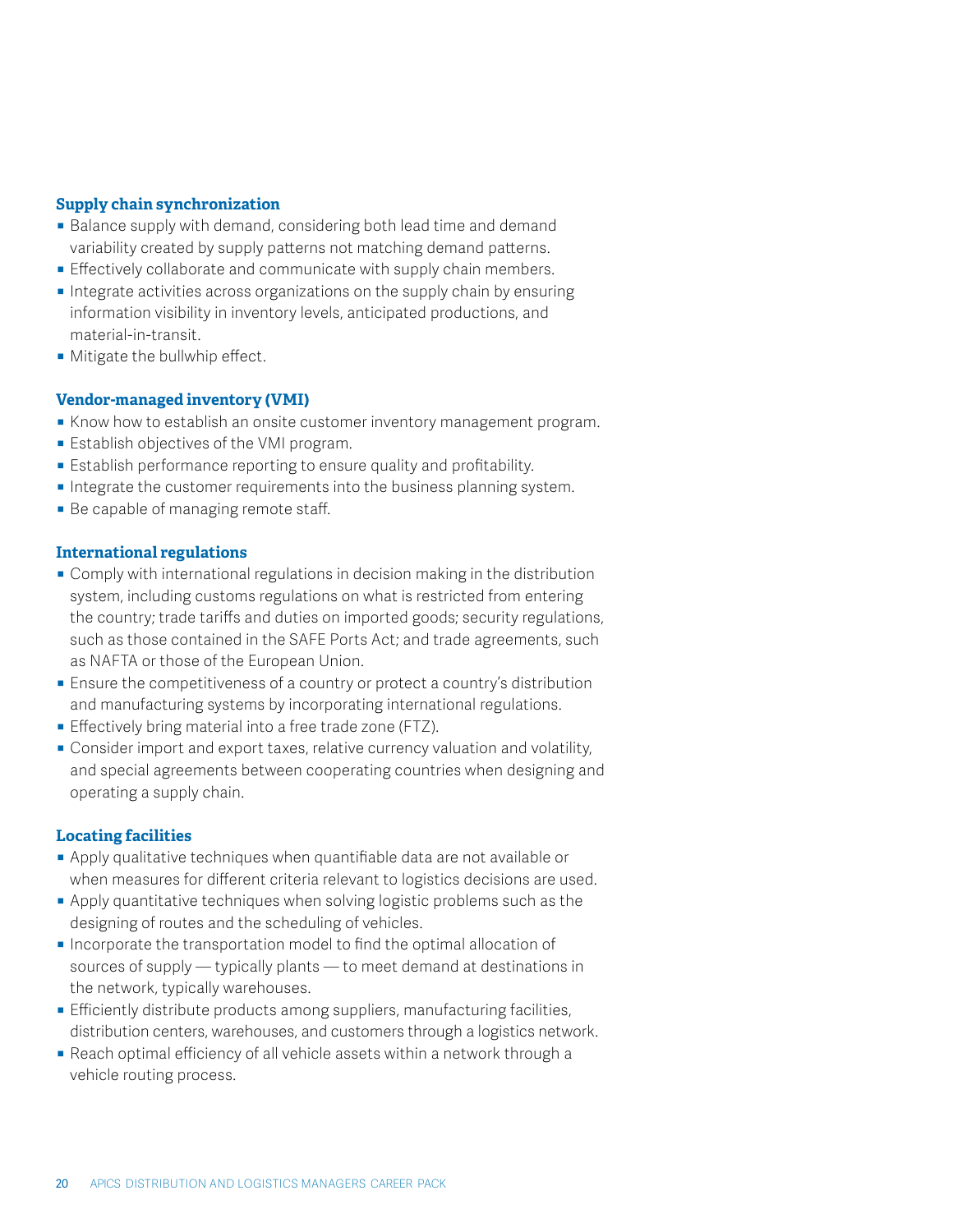#### **Strategic sourcing and purchasing**

- **Effectively locate and source key materials suppliers, while analyzing the** total cost associated with procuring an item or service.
- **•** Focus on developing and maintaining long-term relationships with trading partners who can help the purchaser meet profitability and customer satisfaction goals.
- **•** Integrate automation of request for quote (RFQ), request for proposal (RFP), electronic auctioning, business-to-business (B2B) commerce, and contract management processes when using a strategic sourcing approach.
- **Establish methods of meeting customer satisfaction goals.**

#### **Business and supply chain strategy**

- Analyze the company's external and internal environments to identify promising strategic options for the company.
- **Analyze the principle competing pressures in your market.**
- **Develop reliable estimates of competitor resources and strategic plans in** order to anticipate next moves and to avoid being surprised.
- **Determine an enterprise's key success factors (those things a company** needs to "get right" to be successful).
- **EXTERG** Assess your company's current strategy by examining your competitive approach using quantitative and other performance measures.
- Conduct a SWOT (strengths, weaknesses, opportunities, and threats) analysis to understand the company's overall business health and sustainability and to determine preliminary recommendations for actions to improve its market position and profitability.
- **•** Develop a competitive strategy using the knowledge gained about your industry's prospects and your competitive strengths and weaknesses compared to rivals.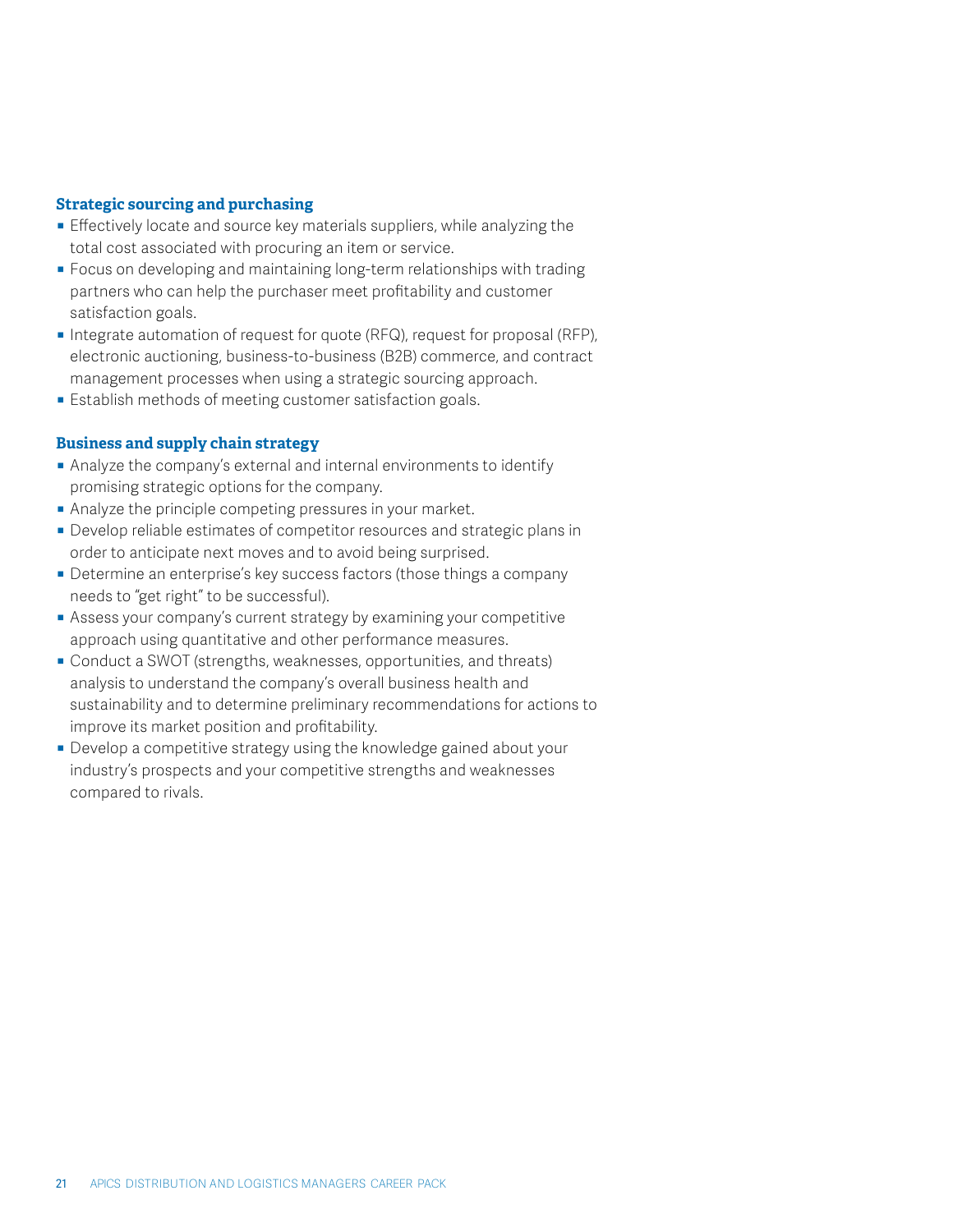## **OCCUPATION-RELATED COMPETENCIES**

#### **DISTRIBUTION AND LOGISTICS MANAGERS SPECIFIC REQUIREMENTS**

Distribution and logistics managers specific requirements include certification, licensure, and specialized educational degrees, or physical and training requirements.

#### **Post-secondary education**

- The majority of distribution and logistics management professionals hold post secondary degrees — a bachelor's or equivalent.
- **•** While a number of distribution and logistics management professionals have degrees related to supply chain or operations management, the majority hold degrees in other fields including but not limited to, business, economics, engineering, or liberal arts studies.

#### **Association membership**

Professional association membership ensures that the distribution and logistics management professional is able to link into a network of practitioners to share best practices, develop their careers, and continue their professional education. There are a number of distribution and logistics associations including but not limited to:

- **APICS The Association for Operations Management (APICS)**
- **American Society of Transportation and Logistics (AST&L)**
- **The International Society of Logistics (SOLE)**
- **Warehousing Education and Research Council (WERC).**

#### **Certifications**

Once the professional is in the workplace, it is desirable to obtain distribution and logistics management related certification. While there are a number of supply chain and operations management certifications related to specific industries, general certifications include:

- **APICS Certified in Production and Inventory Management (CPIM)**
- **APICS Certified Supply Chain Professional (CSCP)**
- **AST&L Certification in Transportation and Logistics (CTL)**
- **SOLE Certified Master Logistician (CML)**
- **SOLE Certified Professional Logistician (CPL).**